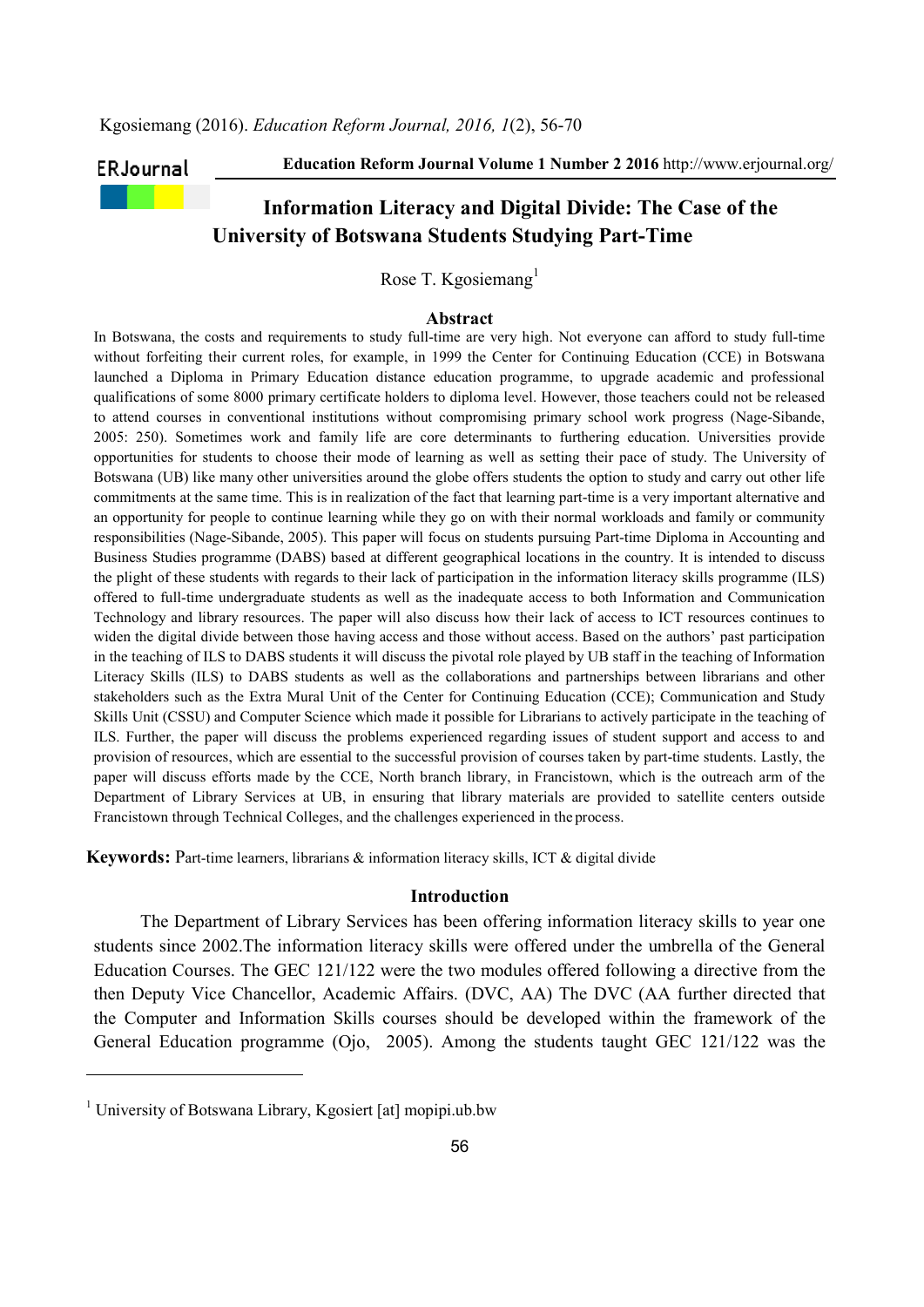Diploma in Accounting and Business Studies students (DABS) students. The GEC 121/122 programme ran until 2010 after which a new improved programme, Communication and Academic literacy (COM) programme came into being, coordinated by Communication and Study Skills Unit of the Centre for Academic Development. The intention of the new programme was for information literacy skills to be embedded into the university curriculum. In terms of coverage the GECs 121/122 were offered to all new University of Botswana students regardless of their geographical location. What this means is that for purposes of teaching GECs 121/122 arrangements to teach DABS students were coordinated by the Extra-Mural Unit of the Centre for Continuing Education under the auspices of the Faculty of Business, university of Botswana. Staff had to apply (see the table below) and those who met the requirement set were scheduled to teach in either the Gaborone Centre or in other centres outside Gaborone such as Lobatse, Jwaneng, Mahalapye, Selibe-Phikwe, Maun and Francistown where DABS students were located.

#### Information Literacy

Information literacy is defined by Andretta (2005 : 15) as the ability to identify the need for information, know the importance of accurate and authentic information; develop search strategies to assist in finding information; source information; evaluate; use and organize information effectively. Rader (2002) defines information literacy as skills needed by all citizens to be successful in the information environment of the twenty first century. According to the Alexandria Proclamation of 2005 cited by Catts and Lau (2008) information literacy (IL) is considered essential for individuals to achieve personal, social, occupational and educational goals. Further, Catts and Lau (2008) state that IL skills are necessary for people to be effective lifelong learners and to contribute in knowledge societies.

The following are IL elements that are consistent with the definition of IL developed for use in higher education and argued by Campbell (2004:9):

- a) Recognise information needs
- b) Locate and evaluate the quality of information
- c) Store and retrieve information
- d) Make effective and ethical use of information, and apply information to create and communicate knowledge (Campbell, 2004 :11)

Regarding these elements one has to :

- i. Be aware that they require information to solve problems in all spheres of life
- ii. Be aware that the skill required to locate information will depend on the context a person is applying their IL skills. In the case of DABS students for example, the IL skills are required to locate information for assignments, projects, etc.
- iii. Have the skills required to locate information.
- iv. Be able to store and retrieve information
- v. Have the capacity to recognise information needs as well as make effective and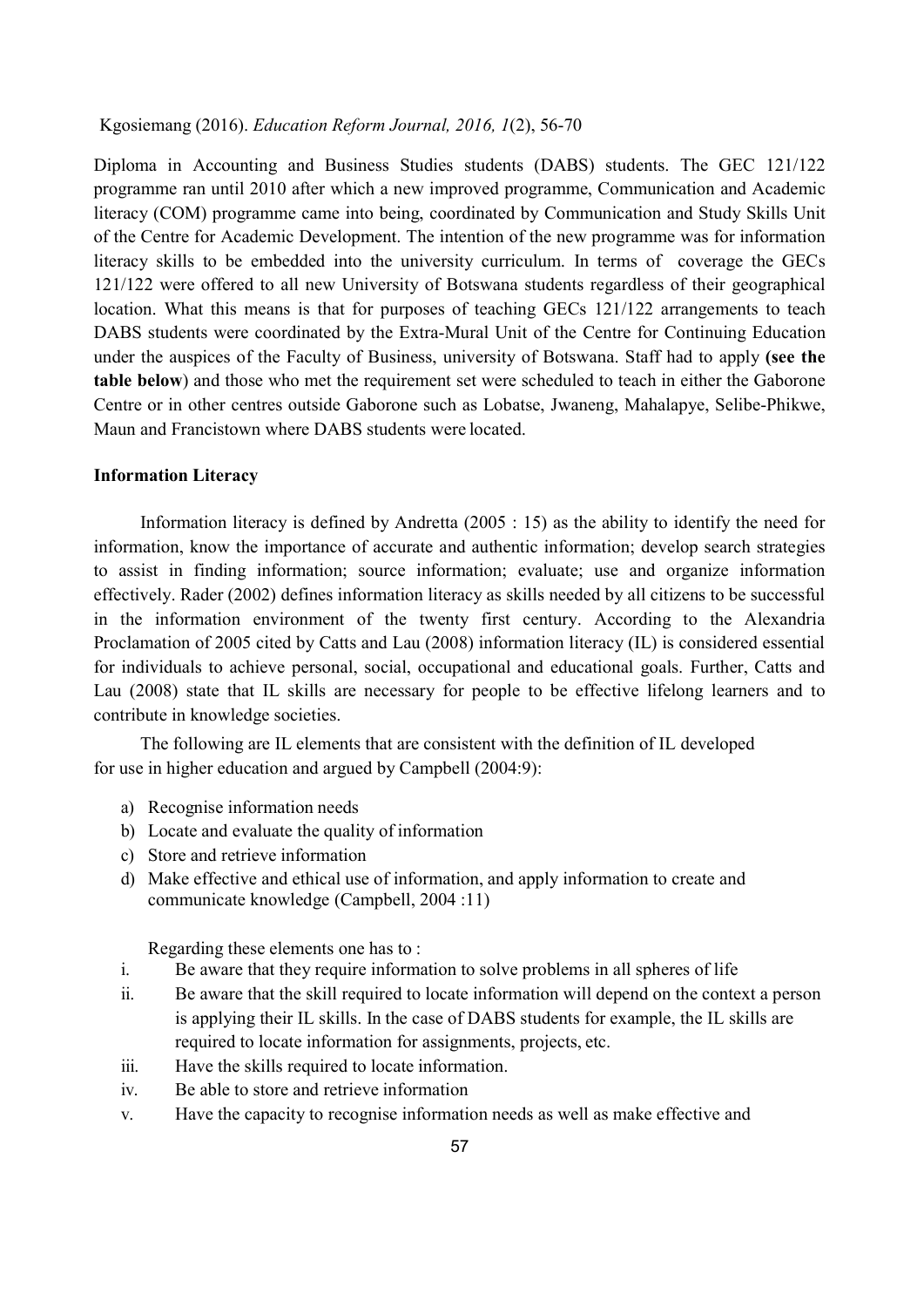ethical use of information, and apply information to create and communicate knowledge (Campbell, 2004:11).

The above elements together with the following competencies according to Rader (2002:141):

- a) The ability to determine the nature and extent of the information needed;
- b) The ability to assess needed information effectively and efficiently;
- c) The ability to evaluate information and its sources critically and to incorporate selected information into one's knowledge base
- d) The ability to understand many of the economic, legal and social issues surrounding the use of information;
- e) The ability to access and use information ethically and legally.

do not only convey similar sentiments about the critical nature of IL skill but they also show that the concept has been widely documented by scholars .It is therefore critical to come up with solutions that will demonstrate to what extent the concept has adequately been understood by all.

# Digital Divide

 Digital divide as defined by the United Nations Education, Scientific and Cultural Organization (UNESCO, 2000) is a phenomenon that results from the unequal application of, and access to, information and communication technologies leading to a global gap between information 'haves' and 'have nots'. Cullen (2001) defines digital divide as a gap that exists in most countries between those with access to tools of information and communication technologies and the knowledge that they provide access to and those without such access to skills. He notes that this may be due to socio-economic factors or it may be physical disabilities.) Naidoo and Raju (2012) who have adopted Cullen (2001 : 311) definition refer to digital divide as the gap that exists between those with ready access to information and communication technology (ICT) tools and those without such as skills to enable access. Of the four interpretations provided by Fink and Kenny (2003) there is one that refers to a gap in the ability to use ICTs measured by the skills base and the presence of numerous complementary assets. Campbell (2001:1) states that digital divide refers to situations in which access is a marked gap in access to or use of ICT devices. Compaine (2001) on the other hand define digital divide as the perceived gap between those who have access to the latest information technologies and those who do not whereas Bolt and Crawford (2000 : 39 cited by Ersoy and Guneyli (2016) define digital divide as the gap created by the lack of access to and the manner of use of technology by members of various social identity groups .

For purpose of this paper and its focus on students studying part time the digital divide definition that best describes the DABS situation is the one that makes a distinction between people who do and those who do not have internet access. This paper will focus on the digital divide that result from lack of access to ICT resources and the lack of information literacy training offered by the University of Botswana librarians.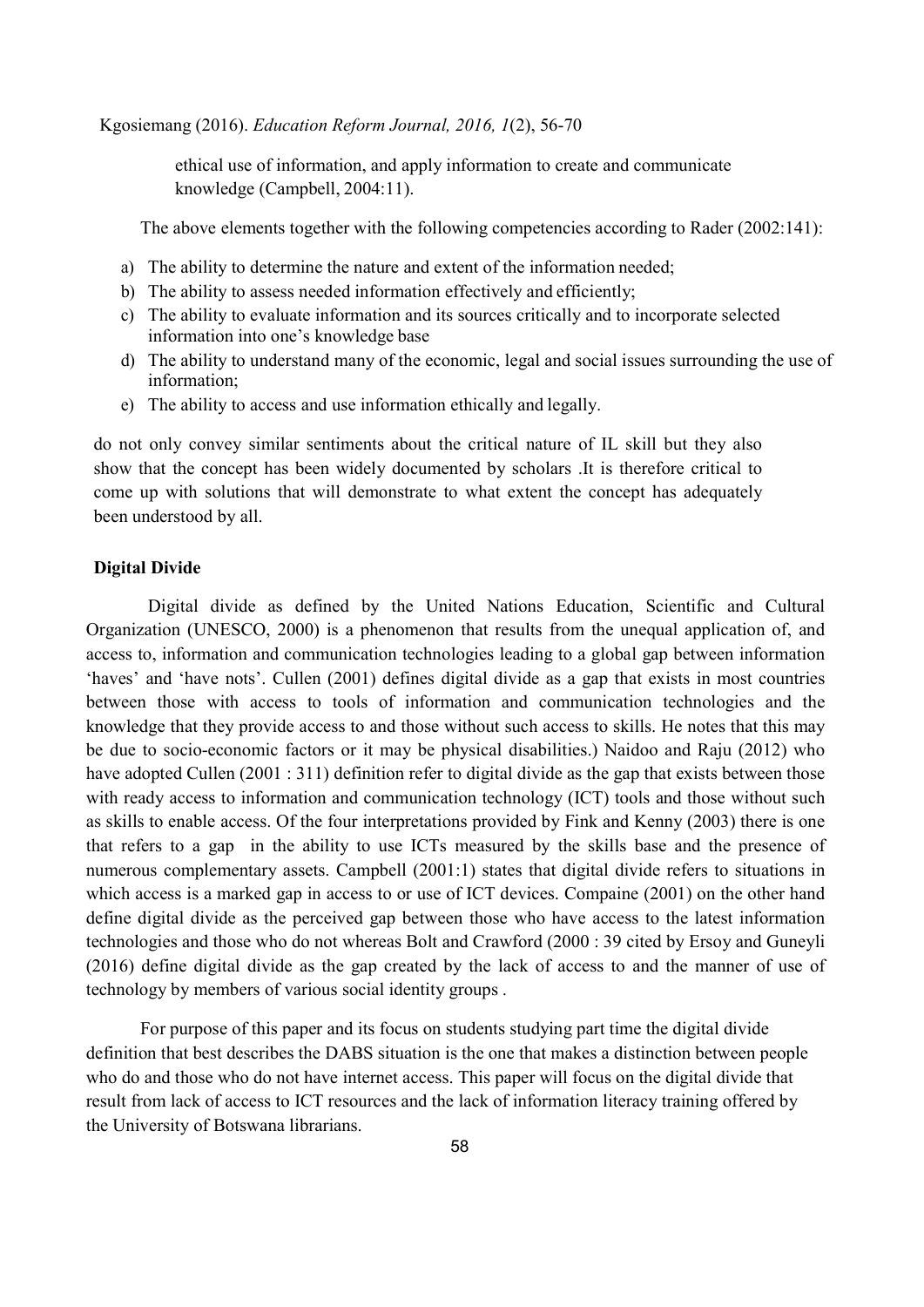# Background of Information Literacy at the University of Botswana

The University of Botswana has accepted IL as a lifelong learning skill. UB Library is the only academic library in Botswana that has been offering information literacy skills since 2002. Prior to that year UB Library used to offer bibliographic instruction to both undergraduate students doing research and also to postgraduate research students. Although bibliographic instruction was not wholly adopted by all faculties it had its merits in faculties that adopted it. There was collaboration between academic staff and librarians who offered it and there were some benefits derived from the instruction by students at that time. IL skills programme at the University of Botswana library was offered as part of the General Education Course from 2002 to 2010. The end of 2010 marked the end of IL skills

Programme being offered as a stand- alone module but is now offered as part of the Communication and Academic Literacy (COM) programme coordinated by the Communication and Study Skills (CSSU) unit of the Centre of Academic Development (CAD). Limited IL skills among library professionals in other Tertiary institutions and poor internet connectivity in some parts of Botswana are some of the constraints delaying full adoption and implementation of IL teaching. The author of this paper while serving on a committee known as the Unified Board of Affiliation Institutions between 2012 and 2016 had the opportunity to assess libraries in institutions affiliated to the University of Botswana. Most of those libraries are still behind where the teaching of information literacy is concerned. With regards to the sister universities, the Botswana University of Science and Technology (BUIST) and the Botswana University of Agriculture and Nature (BUAN) and other tertiary institutions in the country their IL status is not known. The University of Botswana library has made huge strides in terms of ILS programme development and skilled human resources.

#### Purpose of the Study

The general purpose of this paper was to investigate factors leading to the exclusion of DABS students in the teaching of information literacy skills with the aim of advocating for their inclusion in the information age

Specifically the study seeks to:

- 1. To create awareness among library professionals of their role in bridging the digital divide
- 2. To remind librarians of their critical role in advocacy as a tool that could be adopted to speak and argue on behalf of part-time students and other communities they serve with the view to improving the lives of such students and communities. Brey- Cassiano (2008) opines that advocacy is important whether you want to gain support for a new library facility or you want to increase your library's overall budget. The author further posits that when thinking about advocacy it is important to know what you want to accomplish through your advocacy campaign.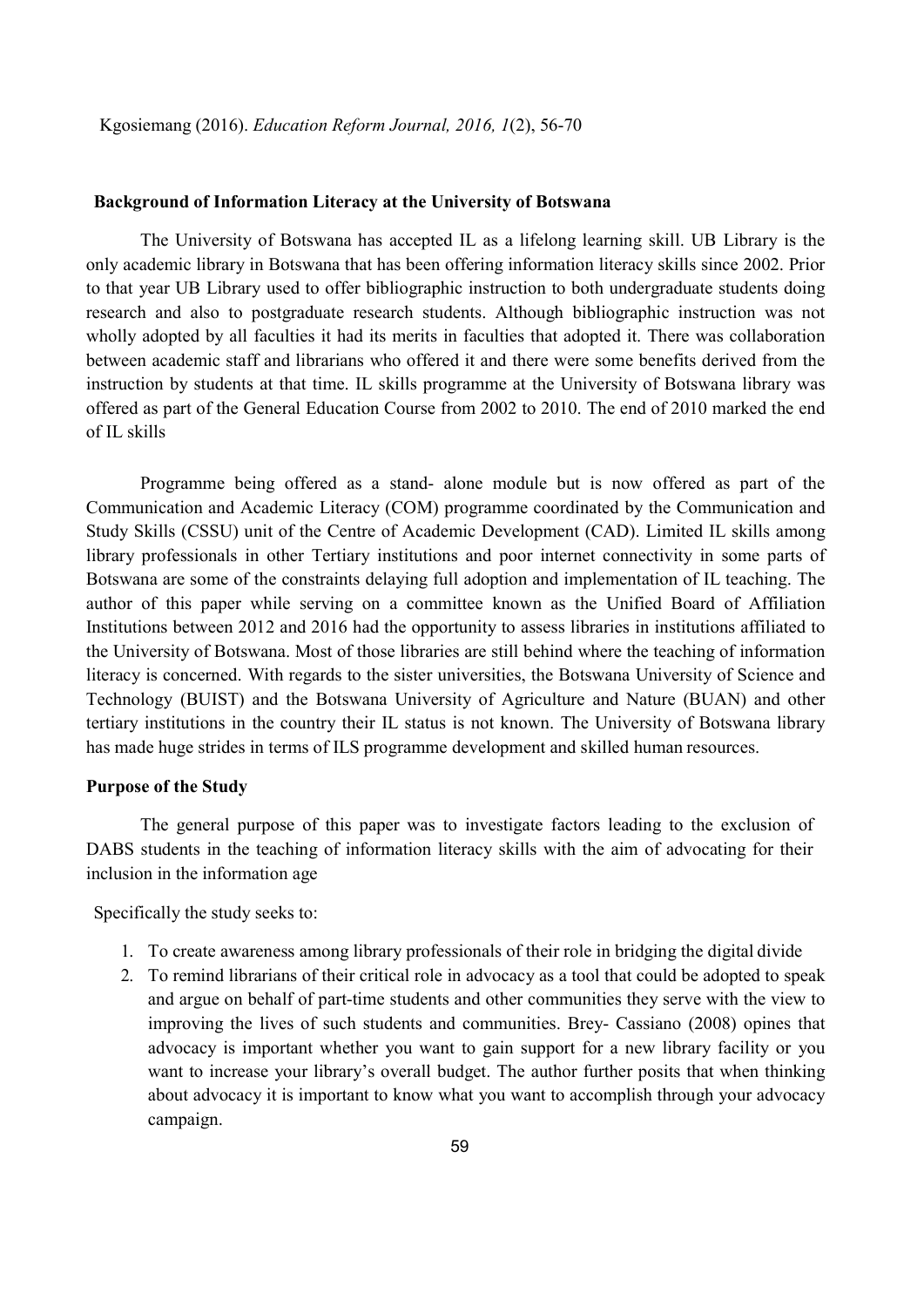3. To suggest alternative approaches that can be adopted by the Department of library Services in addressing issues affecting part-time students with the view of narrowing the divide that already exists between full-time and part-time students

# Review of the literature

Research on information literacy clearly shows how essential the skills are for all students. The skills are even more critical for adult and part-time learners, especially those unfamiliar with information systems. The critical role of libraries and librarians in bridging the digital divides is widely documented. Though there are several perspectives regarding the phenomenon there is evidence that libraries have a role to play in bridging the gap between the advantaged and disadvantaged. Kranich (2001) also indicates that librarians have a unique role in leveling the playing field and bridging the widening gap between the information haves and have-nots. Further, she notes that libraries are more essential to the economic wellbeing of their communities, to the advancement of learning, to coping with information overload and to closing the digital divide (Kranich,2001). The important role of the library in student learning is also heralded by (Ojedokun, 2007); (Anunobi, 2013), (Naidoo and Raju, 2011.)

Zhao, Kim, Suh and Du (2007) are of the view that both ICT and the internet allows for the implementation of a wide range of services that have changed the way we interact, communicate, do business or even the way politics are conducted while Cullen (2001) :on the other hand opines that the internet is not in itself an education; neither does it teach literacy. Further, he states that the internet requires highly developed skills to access and interpret information found (Cullen, 2001 : 312). Further, he is of the view that the internet should include access to the more valuable information sources, indexes, full-time databases and journals that are not freely available on the internet leaving researchers in developing countries excluded from knowledge that may be valuable in their subject areas (Cullen, 2001: 311). This is where library professionals come in. They are key to the successful and effective use of ICT through their teaching of information literacy skills. Kranich (2001) states that libraries do not only offer access to computers and networks, but also the content, training and expertise crucial to ensure widespread participation in information society. On the issue of academic institutions playing significant roles, Anunobi (2013) asserts that the university library plays a significant role in university education through its function or processing and dissemination of information. This paper is concerned with the role that the University of Botswana library plays with regards to attempting to narrow the divide between students studying full-time and those studying part-time. In approaching this topic I will consider who DABS students are, where they are located and what role the University of Botswana is playing in ensuring their access to information literacy skills and information and communication technologies

## Methodology

This study has relied heavily on observation as a tool for data collection. Information was collected from reports presenting library usage statics. This assisted in investigating library usage by students studying part-time. Experience as a librarian teaching information literacy to DABS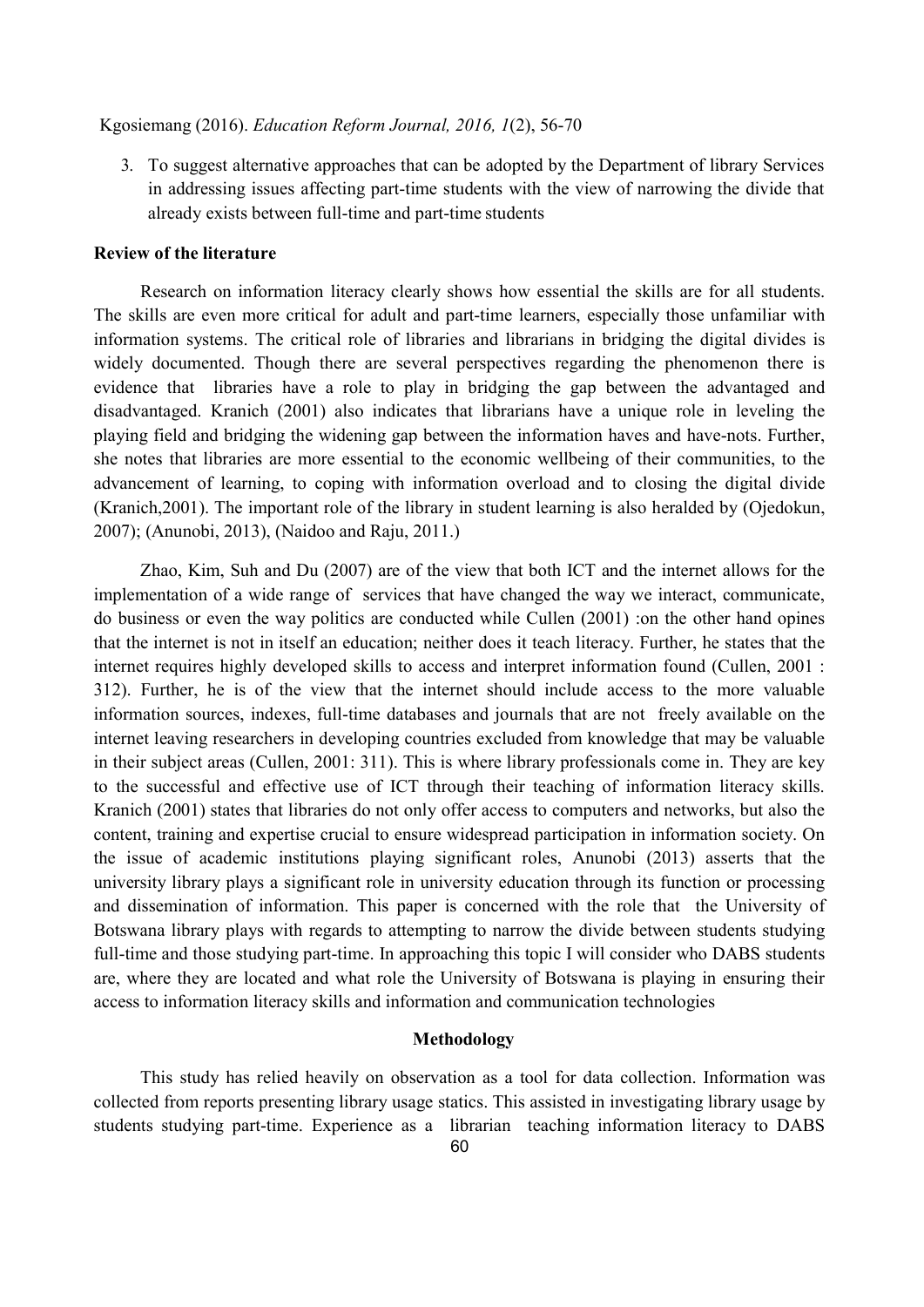students between 2002 and 2012 was also used to determine ways in which students with access to computers, and information literacy skills coped as compared to those without both computer and ILS background. The author also had an opportunity to communicate through electronic mail with some Coordinators of DABS centres as well as some Library professionals in Francistown and the Okavango Research Institute (ORI) regarding DABS students' access to the internet, Wi-Fi, information literacy and ICT skills. The other data collection method involved desk research. The information collected clearly indicated the extent to which the divide was widening among students studying part-time

#### Background on DABS Programme and Services Provided for Them

The Diploma in Accounting and Business Studies (DABS) programme runs on part-time basis in the evenings by the Extra-Mural Unit (EMU) of the Centre for Continuing Education (CCE) under the auspices of the Faculty of Business, University of Botswana (Department of Extra-Mural and Public Education handbook, 2007-2008). DABS students are studying part-time in the evenings. In terms of where they are located, there are seven (7) centres where DABS students are located. These are Gaborone, Lobatse, Jwaneng, Mahalapye, Selibe-Phikwe, Francistown and Maun. With regards to how they are being provided for by the University of Botswana Library, there are a number satellite centres through which students were provided for facilitated by a Memorandum of Agreement between the University of Botswana and Botswana Government. In an attempt to give an account of how they used to be provided for the following details will be used:

- $\triangleright$  Teaching of information literacy employed on a part-time basis by the Gaborone Centre for Continuing Education
- $\triangleright$  Provision of library resources through a Memorandum of Agreement between the University of Botswana and the Botswana Government (Expired 2007)

# Information Literacy for DABS Students

All part-time lectures including librarians who offered information literacy skills courses were required to apply to the Centre for Continuing Education. If they qualified they were employed for a full academic year. The teaching was done in the evenings and over the week-ends. During practical sessions Library professionals always partnered with Information Technology lecturers who attended to all IT related queries and ensured that computer facilities were functioning well. Library professional would then deliver both GEC 121/122 modules. GEC 121 modules covered theory whereas GEC 122 covered both theory and practical sessions where students were introduced to online and networked databases; Legal issues of Information and different citation styles. Library staff were involved in the teaching of DABS students from 2002 until 2012.

## Mini Study Carried Out and Findings

In an effort to find out what the situation was like following the discontinuation of the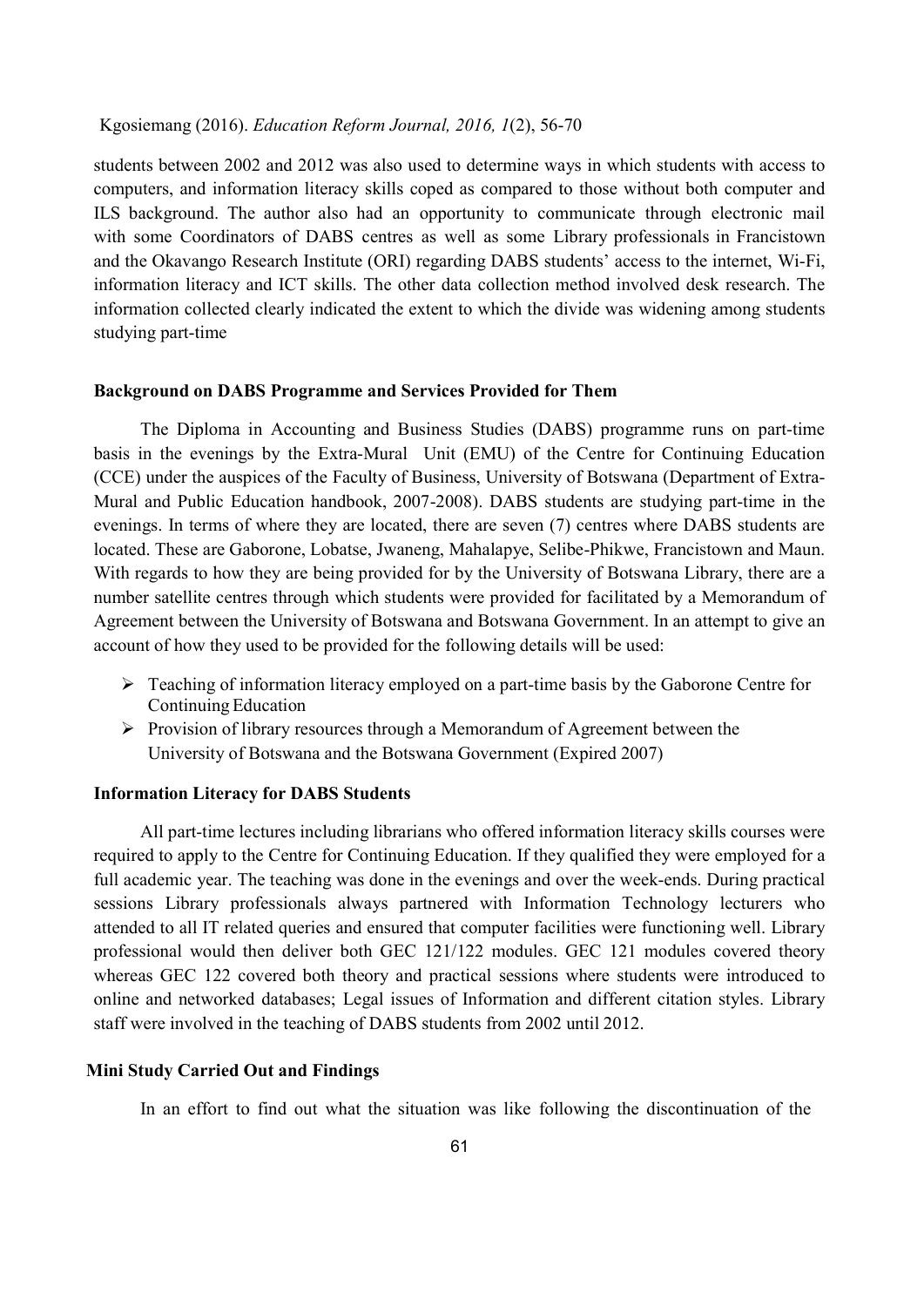teaching of GEC 121/122, a mini study was carried out. The study involved charting with DABS Centre Coordinators; sharing with them on issues regarding the teaching of ILS in the past and wondering how things were going following the discontinued participation by library professionals.

The Table 1 below is a result of what was found out.

Table 1. Status of ILS & Access to ICT by DABS Students

| <b>DABS</b><br>Centre | No. of<br><b>Students</b> | Mode of<br>Communication                                                                                                                                                                                                                                                      | Access<br>to<br><b>ICT</b>                                                                                                                                                       | <b>Teaching of</b><br><b>ILS</b>                              | <b>Access to Library resources</b>                                                                                                                                                                                                                                                                                                                                                                                |
|-----------------------|---------------------------|-------------------------------------------------------------------------------------------------------------------------------------------------------------------------------------------------------------------------------------------------------------------------------|----------------------------------------------------------------------------------------------------------------------------------------------------------------------------------|---------------------------------------------------------------|-------------------------------------------------------------------------------------------------------------------------------------------------------------------------------------------------------------------------------------------------------------------------------------------------------------------------------------------------------------------------------------------------------------------|
| Maun                  | About<br>25               | Through sms and<br>what's up which<br>are costly for both<br>Coordinator<br>the<br>and students                                                                                                                                                                               |                                                                                                                                                                                  |                                                               | Had access to Maun T. C. Library<br>* Library under-resourced due to<br>expiration of MOA<br>* Library collection and computers<br>available at ORI<br>* Opening hours not conducive for<br>access into the library by DABS since<br>they are working.<br>* Library operates normal working<br>hours 0745-4.30 p.m Does not open<br>during week-ends<br>* MTC and Maun Brigades open<br>0800-1630 Mondays-Fridays |
|                       |                           |                                                                                                                                                                                                                                                                               |                                                                                                                                                                                  |                                                               | * Library closes between 1300 and<br>1400 during week days DABS<br>students attend lessons from 1730-<br>2000                                                                                                                                                                                                                                                                                                     |
| Mahalapye             | About<br>15               | * Use e-mail all the<br>time.<br>* Since most of<br>them are working<br>they access e-mail<br>at work.<br>Sms was best but<br>needed loads of<br>airtime. What's up<br>was another option<br>for communicating<br>with students, but<br>not all students own<br>smart phones. | Students have<br>access to<br>computers<br>during ICT lab<br>sessions.<br>Otherwise<br>students use<br>ordinary<br>classrooms with<br>chalk boards                               |                                                               | Students used to attend classes at<br>Madiba Secondary School. Attempts<br>also were made to send book to Madiba<br>Secondary School to be accessed by<br>students                                                                                                                                                                                                                                                |
| Selibe<br>Phikwe      | About<br>15               | Both students and<br>lecturers use their<br>airtime<br>communicate with<br>each other. Noted<br>that it was costly for<br>both parties.<br>Created What's up<br>group for both<br>students<br>and<br>lecturers                                                                | Students have<br>access to<br>computers<br>during lab<br>sessions.<br>Student's<br>registration<br>and<br>introduction to<br>use of<br>computers<br>done by the<br>ICT lecturer. | Never had a<br>Librarian<br>who<br>ta<br>ught<br>students ILS | Students use the Public library. Attempt<br>was made by the Librarian to send<br>books to Selibe Phikwe Technical<br>College for use by DABS students but<br>were turned down due to the expired<br>MOA.                                                                                                                                                                                                          |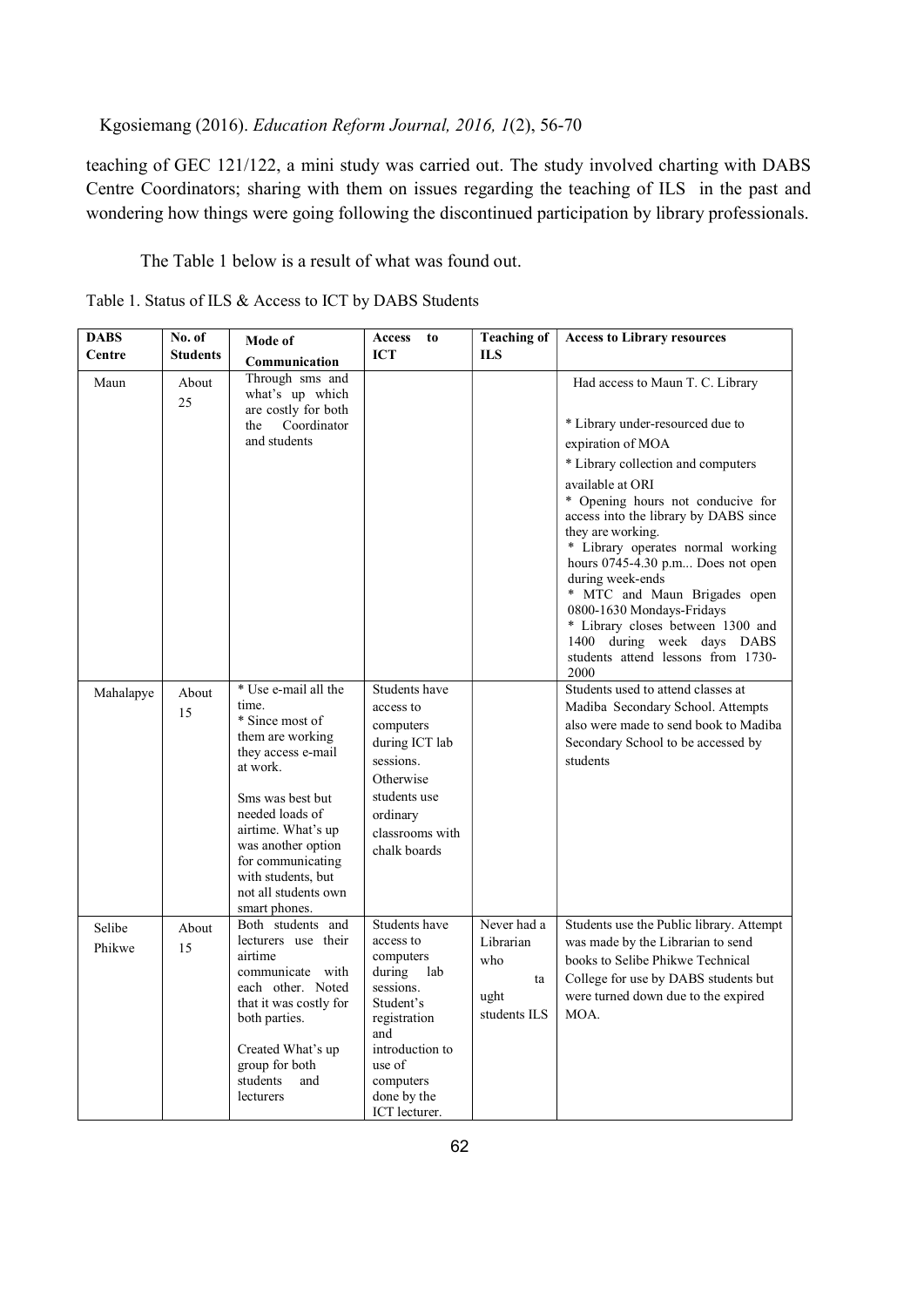#### CCE North Francistown Branch Library

#### Opening hours

At CCE North Branch Library, opening hours were changed by Library Management on several occasions. Initially the library operated normal working hours. Attempts were made to adjust them as follows : 0745-16.30; 09.00-17.45 and 12.45-21.00 hours. The hours were adjusted again in August 2008 as follows : 0745-18.00 Monday to Thursday and Friday 0745-16.30. The library does not open week-ends.

## Findings

- $\triangleright$  Heavy reliance on social media which is constrained by its cost
- $\triangleright$  Library opening hours which are not only restrictive but are also not conducive to learning by students studying part time.
- $\triangleright$  Most students are working full time and cannot access the Library over the week-ends
- $\triangleright$  Lack of access to computer facilities due to restrictive library opening hours
- $\triangleright$  Lack of ILS skills in most centres since the discontinuation of the teaching of information literacy skills by Library professionals in 2012
- $\triangleright$  Lack of access to the internet which is available in some Technical Colleges and the Okavango Research Institute in Maun which also close at 16.30 hours when students knock off from their work
- $\triangleright$  Poor internet connectivity and low network coverage in some areas outside Gaborone are some of the challenges facing educational institutions in Botswana
- $\triangleright$  Intermittent power cuts due to load shedding which affect internet supply

Clearly the table shows that DABS students are deprived of IL skills that are key to active participation in information society. Students' access to ICT skills are only limited to their laboratory training. Lack of access to electronic databases that the library subscribes to in support of the learning and research has also been noted.

The practical implications of the findings are central to the core of IL and ICT as they relate to the acquisitions of skills needed by DABS students especially since they are on their own and need to fend for themselves.

# The Role of the University of Botswana Library in Bridging the Digital Divide

One of the values of the University of Botswana that is enshrined in the Strategy, a Strategy for Excellence : the University of Botswana's Strategic Plan to 2016 and Beyond, 2008 : 5) is equity by ensuring equal opportunity and non-discrimination on the basis of personal, ethnic, religious, gender or other social characters. It is this lack of equity in the treatment of students studying parttime that is of concern. Lack of equity in access to resources that is reflected by fewer library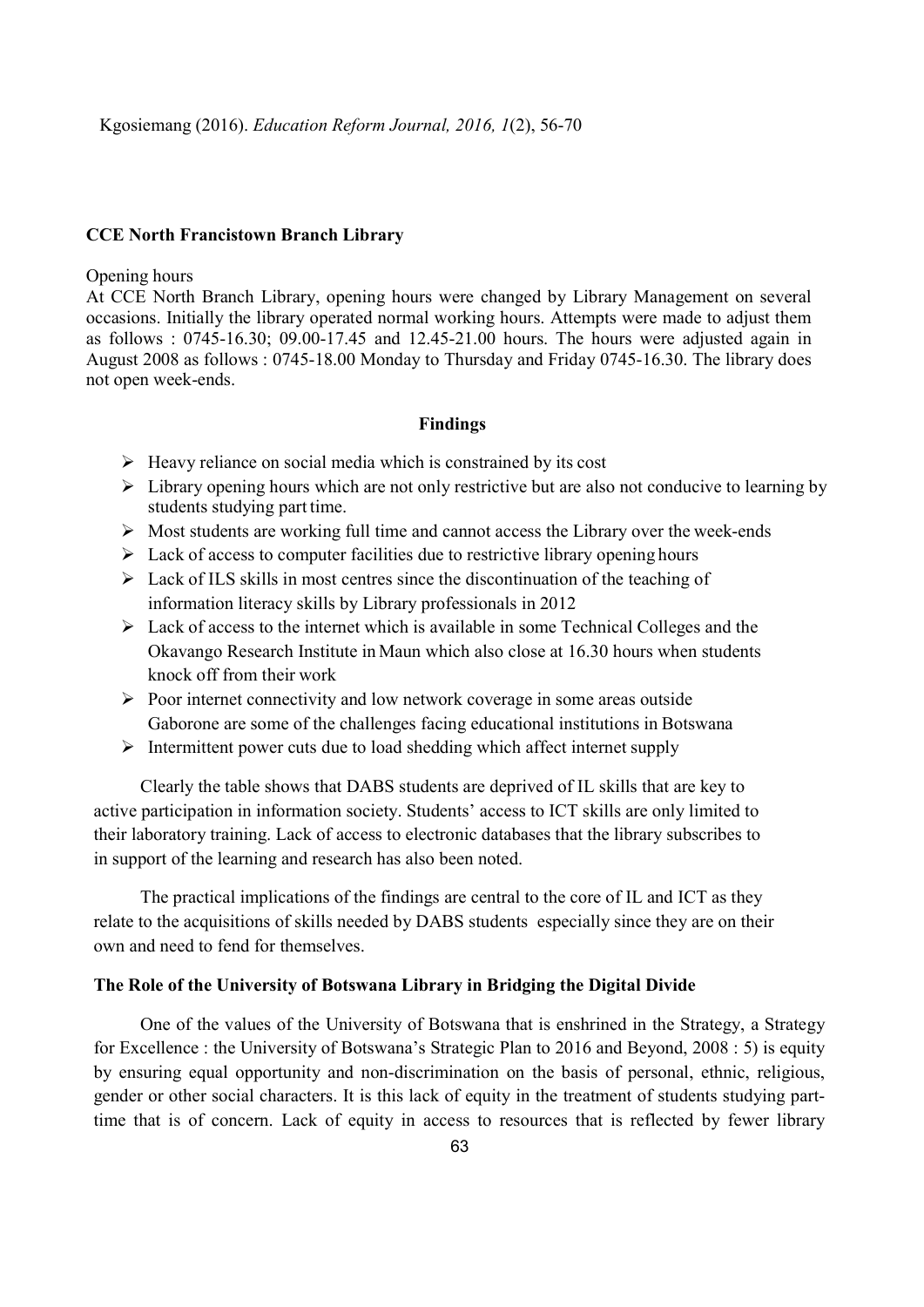opening hours at CCE North branch library and Maun Technical College as compared to the University of Botswana main Library which opens 0745-1100 p.m. Mondays to Thursdays and 10.00 a.m.-4.00 p.m. on Saturdays; 10.00 a.m. – 1000 on Sundays when the academic year is in session whereas CCE North opens Mondays to Thursdays 0745-6.00 p.m.; lack of equity in the provision of ICT facilities at CCE North branch library; lack of equity in the provision of information literacy skills that would enable DABS to meaningfully and successfully use ICT resources the same way the University of Botswana first year full time students go through Information Literacy Skills training as part of the Communication and Academic Literacy at the beginning of every academic year. As indicated above the CCE North Branch Library and the Maun Technical College which have library buildings are the only institutions that are dedicated for serving the DABS students but their opening hours are not conducive to DABS learning in the sense that they close as early as 4.30 p.m. and 6.00 p.m. Not only does access to the library afford students the opportunity to use the collections and other resources, it also gives them the opportunity to interact with staff, to learn how to use these resources and to be empowered with the necessary information and communication technology skills. This is supported by Aqili and Moghaddam (2008 : 229) who are of the view that librarians have a responsibility to train their patrons in modern retrieval strategies; particularly in the use of the internet, World Wide Web, electronic databases so that they are able to access information, communication and technologies. By so doing they will be bridging the digital divide.

## Conclusion

There is no doubt that Information is a primary good that everybody needs in order to function effectively. However, people also need the social and cultural 'capital' to use information appropriately, namely, the skills to select and process information and to use it in one's social position and networks (Bornman, Elirea (2016). The review of the literature has shown the critical role of the library in bridging the digital divide both as the place where access to ICT is assured and also as a place where there are information professionals trained in enabling people access, select, evaluate and use it effectively. Van Dijk, (2007), cited by Bornman (2016) is of the view that in an information society, information is regarded as a primary good that everybody needs in order to function effectively. This statement does not only support what has been said by Bornman (2016) it affirms the view that information professionals have a role to play in bridging the digital divide.

This paper has discussed the role played by ICT, libraries and library professionals in bridging the divide. The paper has also talked about DABS and their situation at various centres coordinated by part-time lecturers or computer personnel. It has also discussed the involvement of library professionals in the teaching of information literacy skills between 2002 and 2012 during which Dr Gangappa Kuruba was the Head Coordinator in the Extra-Mural & Public Education Department. Lastly, the author attempted to present some of the challenges faced by students learning part-time .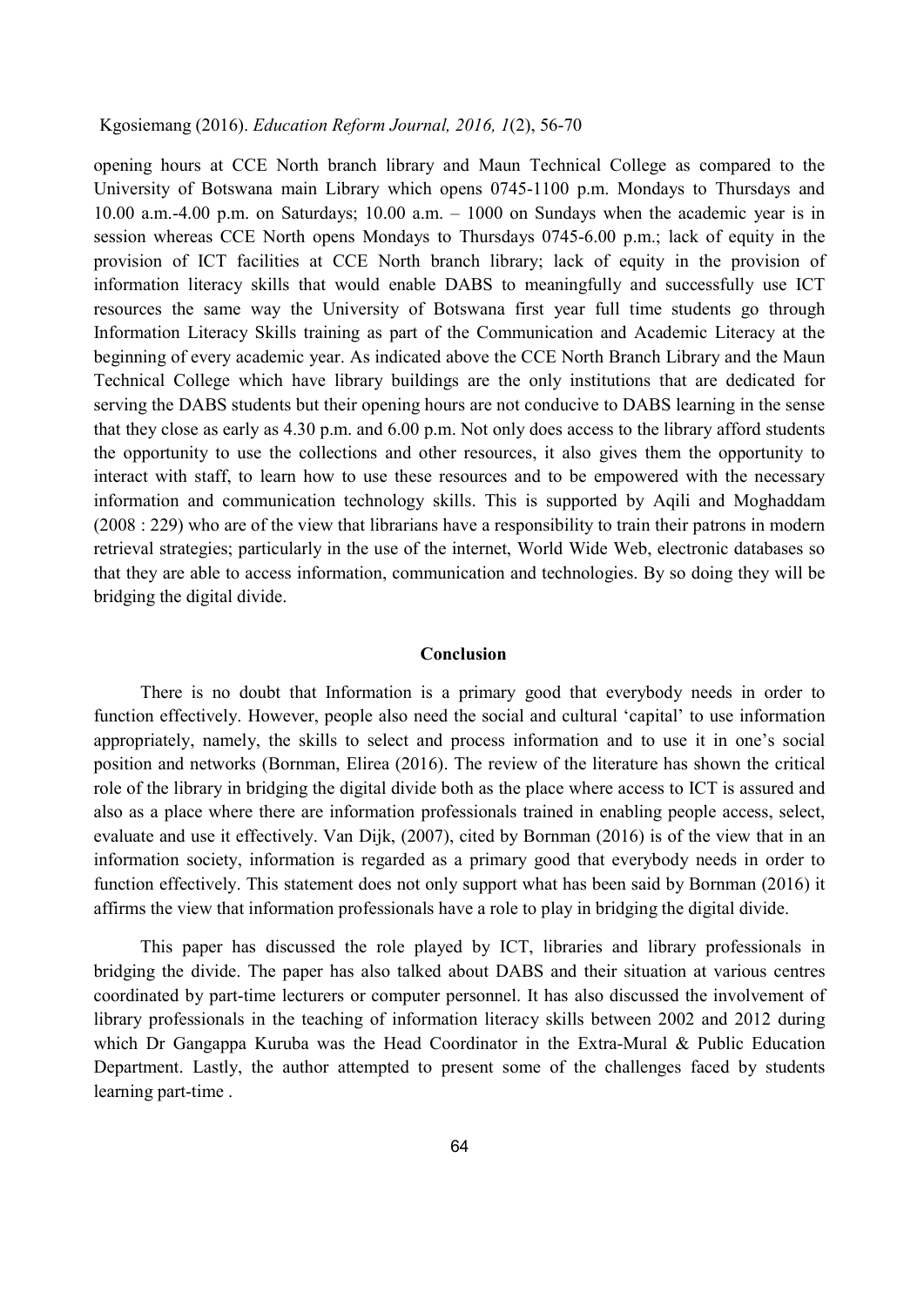# Recommendations

- $\triangleright$  University of Botswana library (UBL) should enable and empower all bonafide students with IL skills to be critical and independent learners
- $\triangleright$  UBL should adopt and promote IL as a key component for lifelong learning
- $\triangleright$  All new students should be grounded in the same basic IL and ICT skills in order to be able to apply the skills in their learning
- $\triangleright$  UB Library should consider developing policies that advocate for the bridging of the digital divide through the provision of life-long learning skills and universal access to ICT.
- $\triangleright$  Library management should advocate for the renewal of the Memorandum of Agreement between the University of Botswana and the Ministry of Education. It is key to access to information and computer facilities by students located centres where DABS students are located.

The implications based on results of the study for potential education reforms:

 Botswana is committed to lifelong learning and like many countries globally it is constantly reforming its education to be in line with the ever changing socioeconomic situation. The 1994 Revised National Policy on Education (RNPE) was one such effort based on the report of the National Commission on Education 1992/93 established by the president to review Botswana's education system since 1977 (Maruatona, 2011: 125). Among its objectives were the adult learning objectives geared towards ensuring basic education, further education and training that are relevant and available to a larger number of people and for lifelong education to be provided to all sections of the population among which there are part-time learners. (Maruatona, 2011: 125). This clearly shows the extent to which Government of Botswana is committed to inclusive education.

The paper has raised serious issues of inequalities of access to information and ICT resources; social divide between groups due to digital divide. Such issues seriously impact on students' ability to apply the information literacy skills in a digital environment. The lack of access to ICT skills does not only deny part-time learners the opportunity to partake on the knowledge economy due to their lack of the requisite skills but also frustrates efforts by Botswana Government through its education reforms, education policy reviews and other efforts as stated in the country's 2016 Vision which aimed to put the country on an equal footing with other nations (Vision 2016). The Government of Botswana has since the 1970s been aware of the equity issues of education hence the several reforms mentioned above. (Siphambe, 2000), reforms that are meant to empower students with appropriate skills as well as develop in them attributes such as creativity, versatility, innovations, critical thinking and problem solving skills (Tabulawa, 2009).Clearly not every Motswana student can afford to compete at same levels of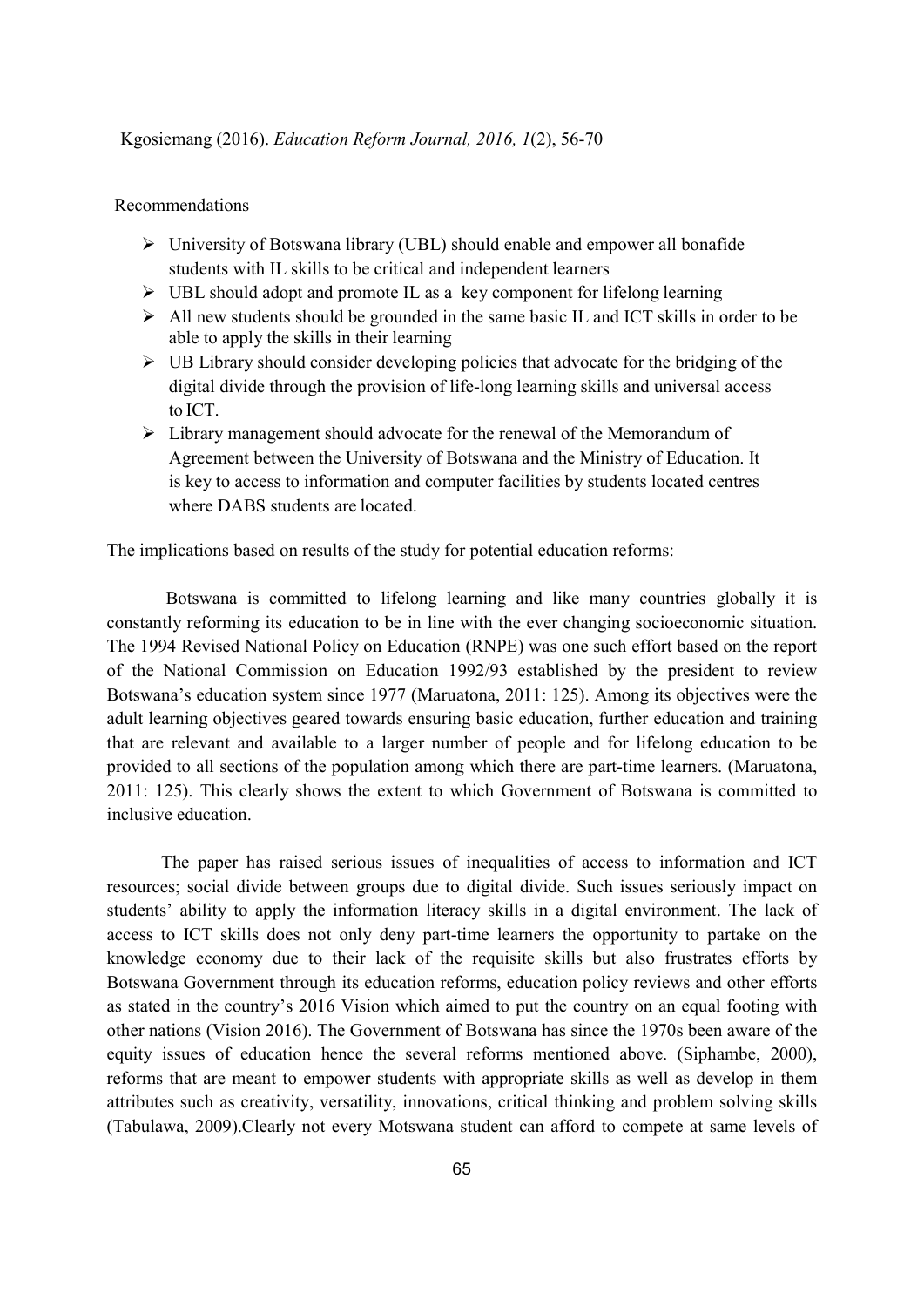education with others due to financial constraints. However, that should not be used against students learning part-time by applying restrictive measures that deny them access to resources and services. Such as unconducive library opening hours The knowledge that education is a fundamental human right should prevail.

## References

ALA (American Library Association). (1989). A progress report on information literacy : an update on the ALA Presidential Committee on Information Literacy. Washington, DC, 10 January 1989. http://www.ala.org/ala/acrl/acrlpubs/whitepapers/presidential.htm

Alexandria Proclamation (2005). http://archive.ifla.org

Andretta, S (2005). Information literacy : a practitioner's guide. Oxford : Chandos Publishing.

Anunobi, C. Y. (2013). Human capacity building in Nigerian University libraries : an imperative for academic libraries' contribution towards national development. African Journal of Library, Archives & Information Science 23(1) : 33-44

Aqili, S. V. and Moghaddam, A. I. (2008). Bridging the digital divide : the role of libraries and information professionals in the third millennium. Electronic Library, 26(2) : 226-237

Bancroft, J. (2016). Multiliteracy centres spanning the digital divide; providing a full spectrum of support. Computer and Composition, 41 : 46-55.

Bornman, E. (2012). The mobile phone in Africa : has it become a highway to the information society or not? Contemporary Educational Technology, 3(4): 278-292.

Bornman, E. (2016). Information society and digital divide in South Africa : results of longitudinal surveys. Information Communication and Society. 19(2) : 264-278

Brey-Casiano, C. A. (2008). Library advocacy in a world community. In : Walter, C. and Gerda, M. (2008) Thinking outside the borders : library leadership in a world community : a manual for professional development, Urbana Champaign, ILL. : Mortenson Center for International Library Programs at the University of Illinois. http://www.library,oiuc.edu/mortenson/book

Cambpell, D. (2001). Can the digital divide be contained? The digital divide : employment and development implications. International Labour Review. 140(2) : 119-142.

Catts, R. and Lau, J. (2008). Towards information literacy indicators : conceptual framework. Paris : United Nations Educational, Scientific, Cultural Organisation (UNESCO).

Chowdhury, N. (2000). Information and communication technologies and IF PRI's mandate : a conceptual framework. Washington D. C. : International Food Policy Research Institute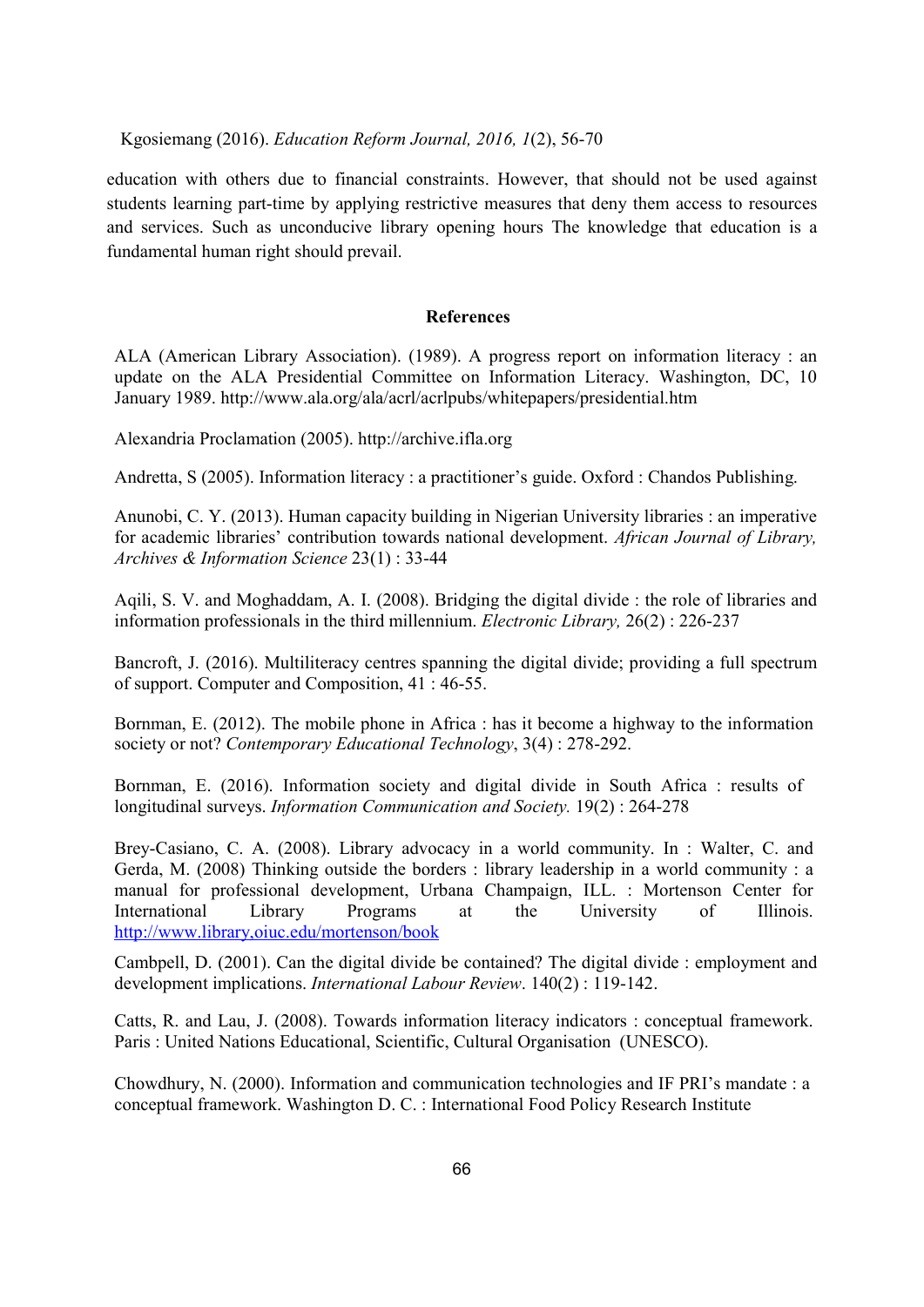Cullen, R. (2001). Addressing the digital divide. Online Information Review. 25(5) : 311-320.

Cullen, R. (2003). The digital divide : a global and national call to action. The Electronic Library, 21(3) : 247-257.

DiMaggio, P. and Hargittai, E. (2001). From the digital divide to digital inequality : studying internet use as a penetration increases. Center for Arts and Cultural Policy Studies, Working Paper 15.

Dutch, M. and Muddiman, D. (2001). The public library, social exclusion and the information society in the United Kingdom. Libri, 51:183-194

Echezona, R. I. and Ugwuanyi, C. R. (2010). African University Libraries and internet connectivity : challenges and way forward. Library Philosophy and Practice: 1-13.

Ersoy, M. and Guneyli, A. (2016). Social networking as a tool for lifelong learning with Orthopedically Impaired Learners. Journal of Educational Technology & Society,19 (1) : 41- 52.

Huang, J. and Russell, S. (2006). The digital divide and academic achievement. The Electronic Library, 24(2) : 160-173. Kranich, Nancy (2001). Libraries :ensuring information equity in digital age. American Libraries, 32(1): 1

Kvasny, L. and Kell, M. C. (2006). The challenges of redressing the digital divide : a tale of two US cities. Information Systems Journal, 16 (1) : 23-53.

Maruatona, T. (2011). Lifelong learning and the pursuit of a vision for sustainable development in Botswana. Studies in Continuing Education, 33(2) : 121-138.

Nage-Sibande, B. (2005). Development of distance education in Botswana. The Quarterly Review of Distance Education, 6(3) : 243- 252.

Naidoo, S. , Raju, J. (2012) Impact of the digital divide on information literacy training in a higher education context. South African Journal of Libraries & Information Science 78(1) : 34-44.

Ofua, O. J. and Emiri, O. T. (2011). The role of public libraries in bridging the digital divide, chapter 14, International Journal of Digital Library Systems, 2(3) : 14-22

Ojedokun, A. A. (2007). Information literacy for tertiary education students in Africa. Ibadan : Third World Information Services.

Ojo, S. O., [et al], (Ed.). (2005). Computing and Information Skills Fundamentals II : lecture notes series. Gaborone : Department of Computer Science, University of Botswana.

Owusu-Asah, E. K. (2003). Information Literacy and the academic library : a critical look at a concept and controversies surrounding it. The Journal of Academic Librarianship. 29 (4). :219-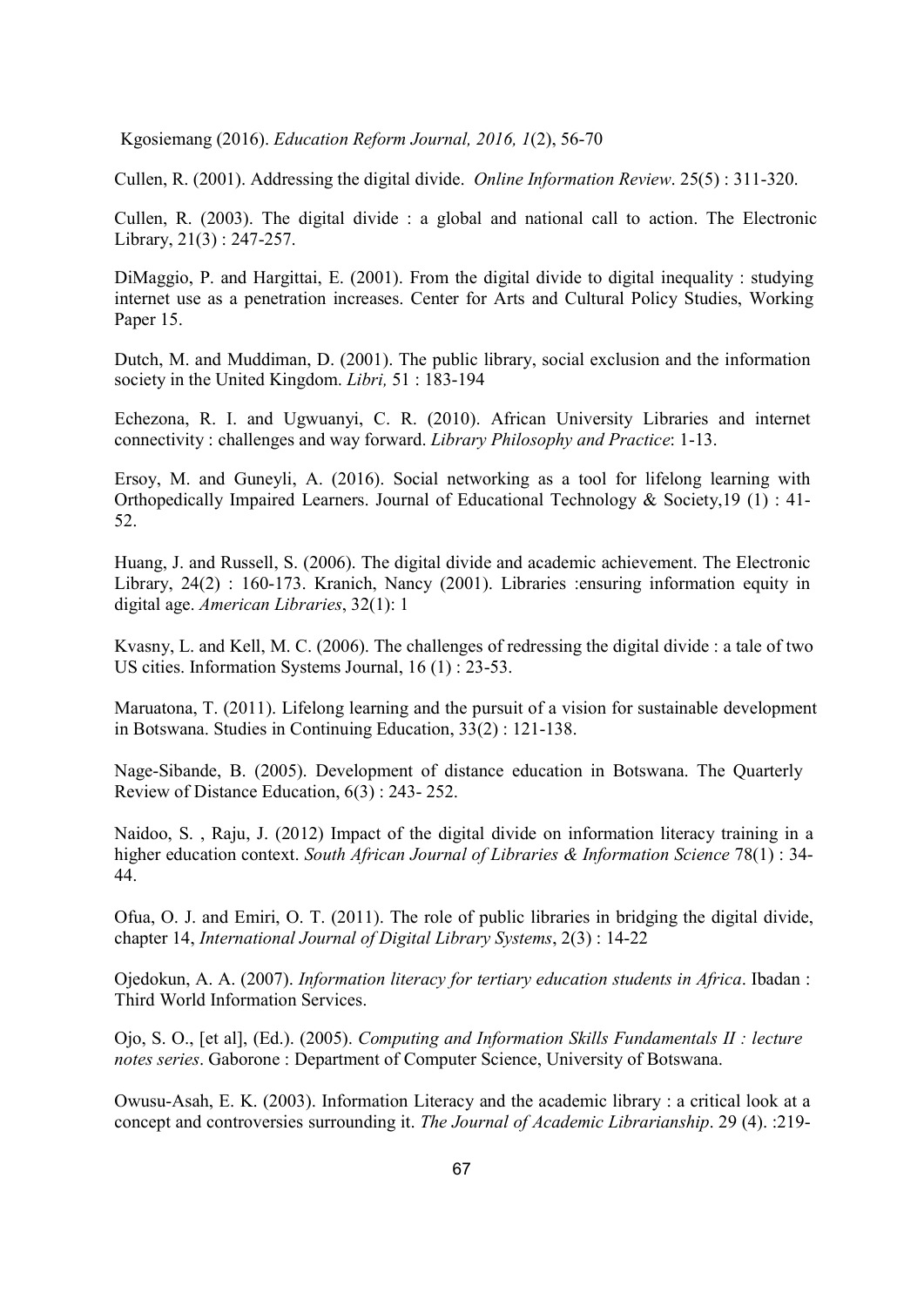230.

Rader, H. B. (2002). Teaching and assessing information literacy skills in the twenty first century : a global perspective. Library trends. 51(2) : 141-261.

Rainie, L. (2001). The state of digital divides. Pew : Research Internet Project. Retrieved from : http://www.pewinternet.org

Rapchak, M. E. , Lewis, L. A, Motyka, J. K. and Balmert, M. (2015). Adult Learning. 26(2) : 135-142). Sturges, P., Gastinger, A. (2010). Information literacy as a human right. Libri, 60 (3):195-202.

Sipambe, H. K. (2000). Rates of return to education in Botswana. Economies of Education Review, 19 : 291-300.

Bornman, E. (2012). The mobile phone in Africa : has it become a highway to the information society or not? Contemporary Educational Technology, 3(4): 278-292.

Bornman, E. (2016). Information society and digital divide in South Africa : results of longitudinal surveys. Information Communication and Society. 19(2) : 264-278

Brey-Casiano, C. A. (2008). Library advocacy in a world community. In : Walter, C. and Gerda, M. (2008) Thinking outside the borders : library leadership in a world community : a manual for professional development, Urbana Champaign, ILL. : Mortenson Center for International Library Programs at the University of Illinois. http://www.library,oiuc.edu/mortenson/book

Cambpell, D. (2001). Can the digital divide be contained? The digital divide : employment and development implications. International Labour Review. 140(2) : 119-142.

Catts, R. and Lau, J. (2008). Towards information literacy indicators : conceptual framework. Paris : United Nations Educational, Scientific, Cultural Organisation (UNESCO).

Chowdhury, N. (2000). Information and communication technologies and IF PRI's mandate : a conceptual framework. Washington D. C. : International Food Policy Research Institute

Cullen, R. (2001). Addressing the digital divide. Online Information Review. 25(5) : 311-320.

Cullen, R. (2003). The digital divide : a global and national call to action. The Electronic Library, 21(3) : 247-257.

DiMaggio, P. and Hargittai, E. (2001). From the digital divide to digital inequality : studying internet use as a penetration increases. Center for Arts and Cultural Policy Studies, Working Paper 15.

Dutch, M. and Muddiman, D. (2001). The public library, social exclusion and the information society in the United Kingdom. *Libri*, 51:183-194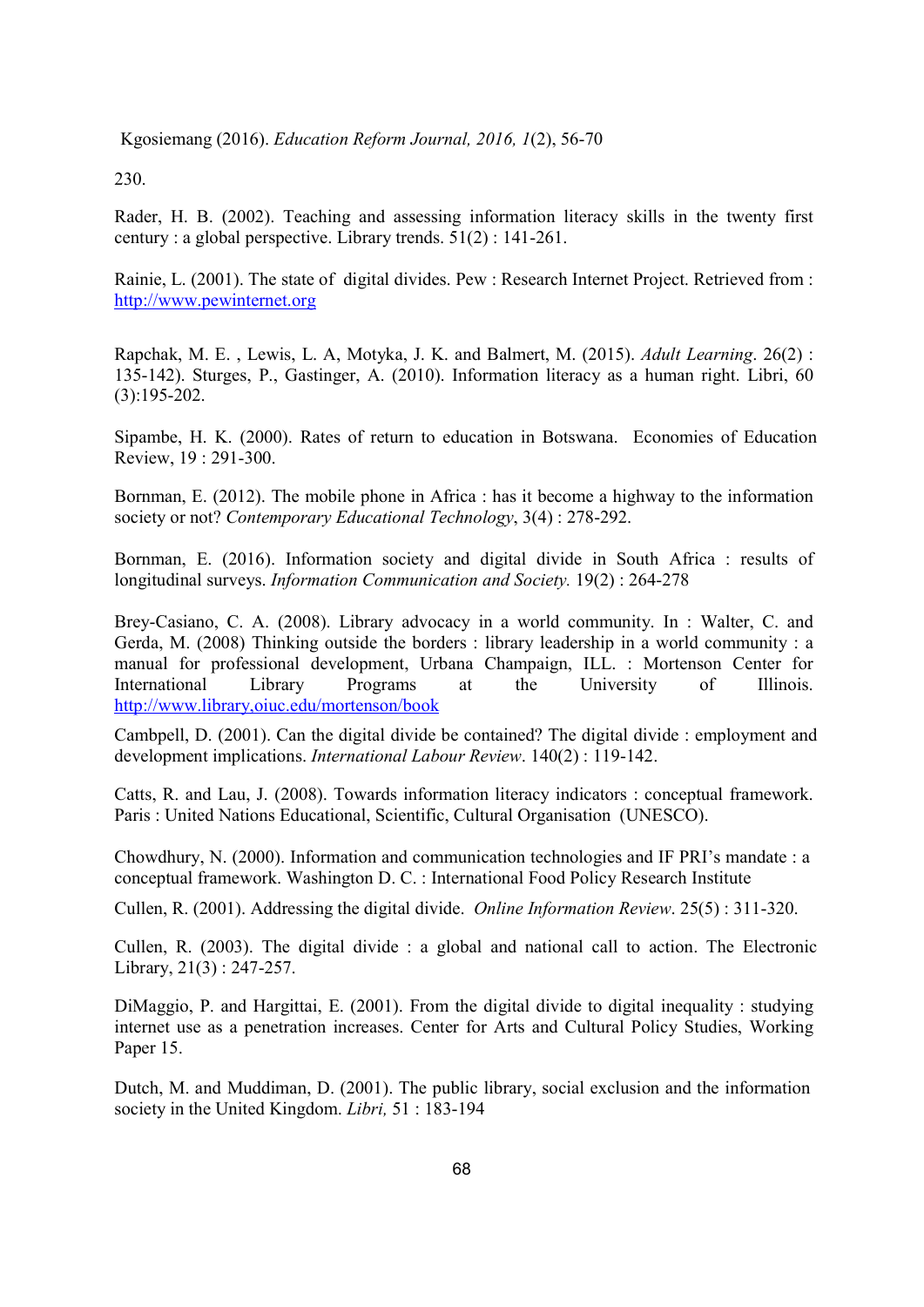Echezona, R. I. and Ugwuanyi, C. R. (2010). African University Libraries and internet connectivity : challenges and way forward. Library Philosophy and Practice: 1-13.

Ersoy, M. and Guneyli, A. (2016). Social networking as a tool for lifelong learning with Orthopedically Impaired Learners. Journal of Educational Technology & Society,19 (1) : 41- 52.

Huang, J. and Russell, S. (2006). The digital divide and academic achievement. The Electronic Library, 24(2) : 160-173. Kranich, Nancy (2001). Libraries : ensuring information equity in digital age. American Libraries, 32(1): 1

Kvasny, L. and Kell, M. C. (2006). The challenges of redressing the digital divide : a tale of two US cities. Information Systems Journal, 16 (1) : 23-53.

Maruatona, T. (2011). Lifelong learning and the pursuit of a vision for sustainable development in Botswana. Studies in Continuing Education, 33(2) : 121-138.

Nage-Sibande, B. (2005). Development of distance education in Botswana. The Quarterly Review of Distance Education, 6(3) : 243- 252.

Naidoo, S. , Raju, J. (2012) Impact of the digital divide on information literacy training in a higher education context. South African Journal of Libraries & Information Science 78(1) : 34-44.

Ofua, O. J. and Emiri, O. T. (2011). The role of public libraries in bridging the digital divide, chapter 14, International Journal of Digital Library Systems, 2(3) : 14-22

Ojedokun, A. A. (2007). Information literacy for tertiary education students in Africa. Ibadan : Third World Information Services.

Ojo, S. O., [et al], (Ed.). (2005). Computing and Information Skills Fundamentals II : lecture notes series. Gaborone : Department of Computer Science, University of Botswana.

Owusu-Asah, E. K. (2003). Information Literacy and the academic library : a critical look at a concept and controversies surrounding it. The Journal of Academic Librarianship. 29 (4). : 219-230.

Rader, H. B. (2002). Teaching and assessing information literacy skills in the twenty first century : a global perspective. Library trends. 51(2) : 141-261.

Rainie, L. (2001). The state of digital divides. Pew : Research Internet Project. Retrieved from: http://www.pewinternet.org

Rapchak, M. E. , Lewis, L. A, Motyka, J. K. and Balmert, M. (2015). Adult Learning. 26(2) : 135-142). Sturges, P., Gastinger, A. (2010). Information literacy as a human right. Libri, 60 (3): 195-202.